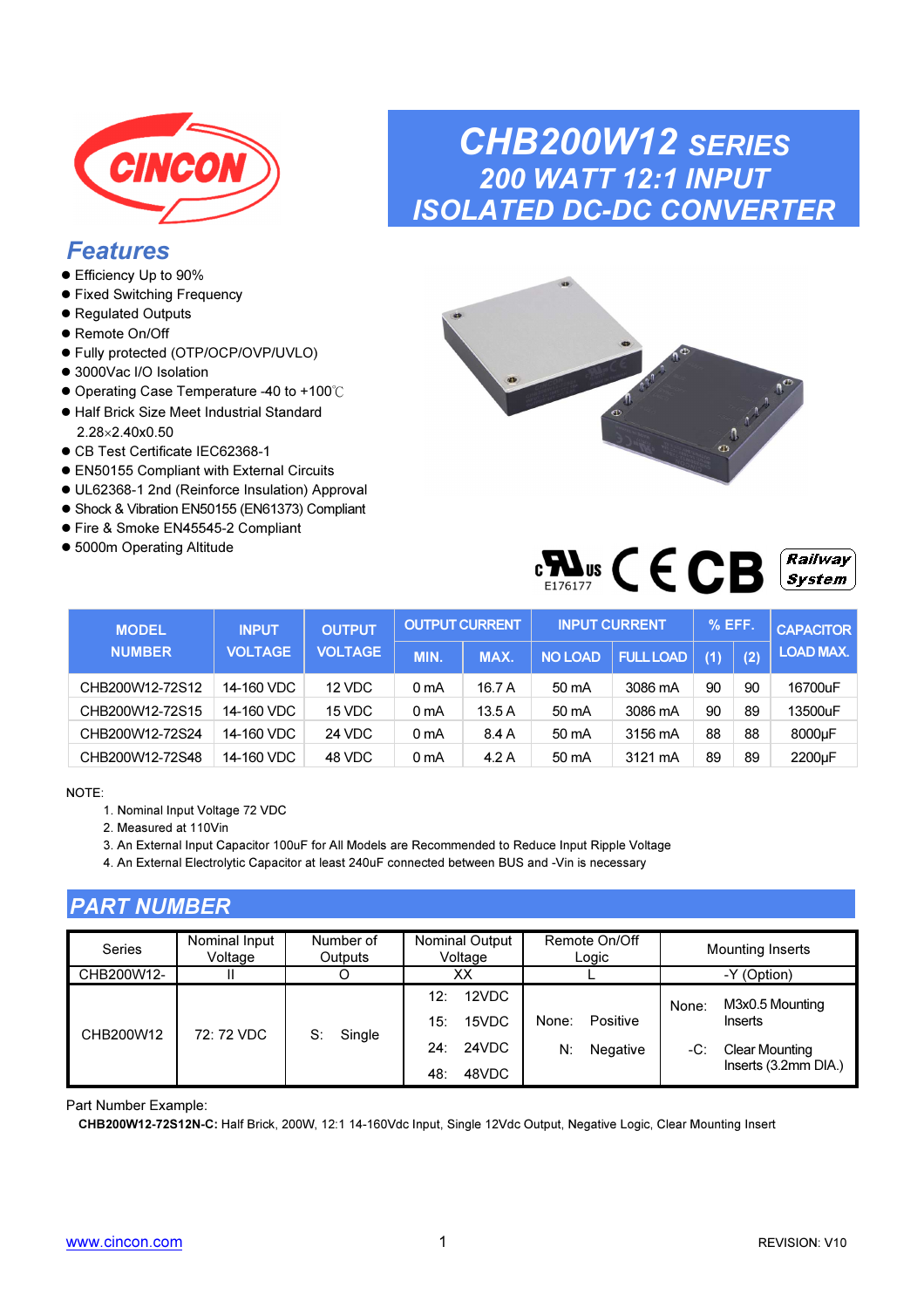



### TECHNICAL SPECIFICATIONS

(All specifications are typical at nominal input, full load at 25°C unless otherwise noted.)

#### ABSOLUTE MAXIMUM RATINGS

| <b>PARAMETER</b>                                         | <b>NOTES and CONDITIONS</b>                                                          | <b>Device</b>                         | Min.   | Typ.                       | Max.   | <b>Units</b> |
|----------------------------------------------------------|--------------------------------------------------------------------------------------|---------------------------------------|--------|----------------------------|--------|--------------|
| Input Voltage                                            | Continuous                                                                           | Αll                                   | $-0.3$ |                            | 160    | $V_{dc}$     |
| Input Surge Voltage                                      | 100ms max.                                                                           | All                                   |        |                            | 180    | $V_{dc}$     |
| <b>Operating Case Temperature</b>                        | At the Center Part of Base Plate                                                     | All                                   | -40    |                            | 100    | $^{\circ}C$  |
| Storage Temperature                                      |                                                                                      | All                                   | -55    |                            | 125    | $^{\circ}$ C |
| <b>INPUT CHARACTERISTICS</b>                             |                                                                                      |                                       |        |                            |        |              |
| <b>PARAMETER</b>                                         | <b>NOTES and CONDITIONS</b>                                                          | <b>Device</b>                         | Min.   | Typ.                       | Max.   | <b>Units</b> |
| <b>Operating Input Voltage</b>                           |                                                                                      | Αll                                   | 14     | 72                         | 160    | $V_{dc}$     |
| Input Under Voltage Lockout                              |                                                                                      |                                       |        |                            |        |              |
| Turn-On Voltage Threshold                                |                                                                                      | Αll                                   | 12.5   | 13                         | 13.5   | $V_{dc}$     |
| Turn-Off Voltage Threshold                               |                                                                                      | Αll                                   | 10.5   | 11                         | 11.5   | $V_{dc}$     |
| Lockout Hysteresis Voltage                               |                                                                                      | All                                   |        | 2                          |        | $V_{dc}$     |
| Maximum Input Current                                    | $V_{in}$ =16.5V, Full Load.                                                          | Αll                                   |        | 15                         |        | А            |
| No-Load Input Current                                    | $V_{in} = 72V$ , Io=0A                                                               |                                       |        | See Model Number Table     |        | mA           |
| Input Filter                                             | Pi filter.                                                                           | Αll                                   |        |                            |        |              |
| Inrush Current (I <sup>2</sup> t)                        | As per ETS300 132-2.                                                                 | All                                   |        |                            | 0.1    | $A^2s$       |
| Input Reflected Ripple Current                           | P-P thru 12uH inductor, 5Hz to 20MHz.                                                | All                                   |        | 50                         |        | mA           |
| <b>OUTPUT CHARACTERISTICS</b>                            |                                                                                      |                                       |        |                            |        |              |
| <b>PARAMETER</b>                                         | <b>NOTES and CONDITIONS</b>                                                          | <b>Device</b>                         | Min.   | Typ.                       | Max.   | <b>Units</b> |
| <b>Voltage Set Point Accuracy</b>                        | V <sub>in</sub> =72V, Full Load, Tc=25°C                                             | All                                   | $-1.0$ |                            | $+1.0$ | %            |
| <b>Output Voltage Regulation</b>                         |                                                                                      |                                       |        |                            |        |              |
| Load Regulation                                          | Full Load to No Load                                                                 | Αll                                   |        |                            | ±0.2   | %            |
| Line Regulation                                          | V <sub>in</sub> =High Line to Low Line, Full Load                                    | Αll                                   |        |                            | ±0.2   | %            |
| <b>Temperature Coefficient</b>                           | Tc=-40 $^{\circ}$ C to 100 $^{\circ}$ C                                              | All                                   |        |                            | ±0.02  | %/°C         |
| Output Voltage Ripple and Noise (5Hz to 20MHz bandwidth) |                                                                                      |                                       |        |                            |        |              |
|                                                          |                                                                                      | 12V <sub>O</sub>                      |        |                            | 200    |              |
| Peak-to-Peak                                             |                                                                                      | 15Vo                                  |        |                            | 200    | mV           |
|                                                          |                                                                                      | 24Vo                                  |        |                            | 240    |              |
|                                                          | Full load, 10uF tantalum and 1.0uF ceramic<br>capacitors (for Vo=48V: Full Load 10uF | 48Vo                                  |        |                            | 240    |              |
|                                                          | aluminum and 1uF ceramic capacitors).                                                | 12V <sub>O</sub>                      |        |                            | 80     |              |
|                                                          |                                                                                      | 15Vo                                  |        |                            | 60     | mV           |
| RMS.                                                     |                                                                                      | 24Vo                                  |        |                            | 100    |              |
|                                                          |                                                                                      | 48Vo                                  |        |                            | 100    |              |
| <b>Output Current Range</b>                              | $V_{in}$ = 16.5 to 160V                                                              |                                       |        | See Model Number Table     |        |              |
|                                                          | $V_{in}$ = 14 to 16.5V                                                               | See Model Number Table, Full Load 10S |        |                            | А      |              |
| <b>Over Current Protection</b>                           | <90% Vo                                                                              | All                                   | 110    | 125                        | 140    | %            |
| <b>Short Circuit Protection</b>                          | Hiccup Mode. Auto Recovery.                                                          | All                                   |        | Continuous, Auto Recovery. |        |              |
| <b>External Load Capacitance</b>                         | Full load (Constant resistive load)                                                  |                                       |        | See Model Number Table     |        | uF           |
| Output Voltage Trim Range                                | Po $\leq$ max rated power, $I_o \leq I_{o\_max}$                                     | aii                                   | $-20$  |                            | $+15$  | ℅            |
| Output Voltage Remote Sense                              | Po $\leq$ max rated power, $I_0 \leq I_0$ max                                        | ΔII                                   |        |                            | AC     | 0/2          |

Range

Over Voltage Protection | Limited Voltage, % of Nominal Vo | All | 117 125 140 | %

 $PO \leq$  max rated power,  $I_0 \leq I_0$ <sub>max</sub> All All  $\sim$  415  $\sim$  415 %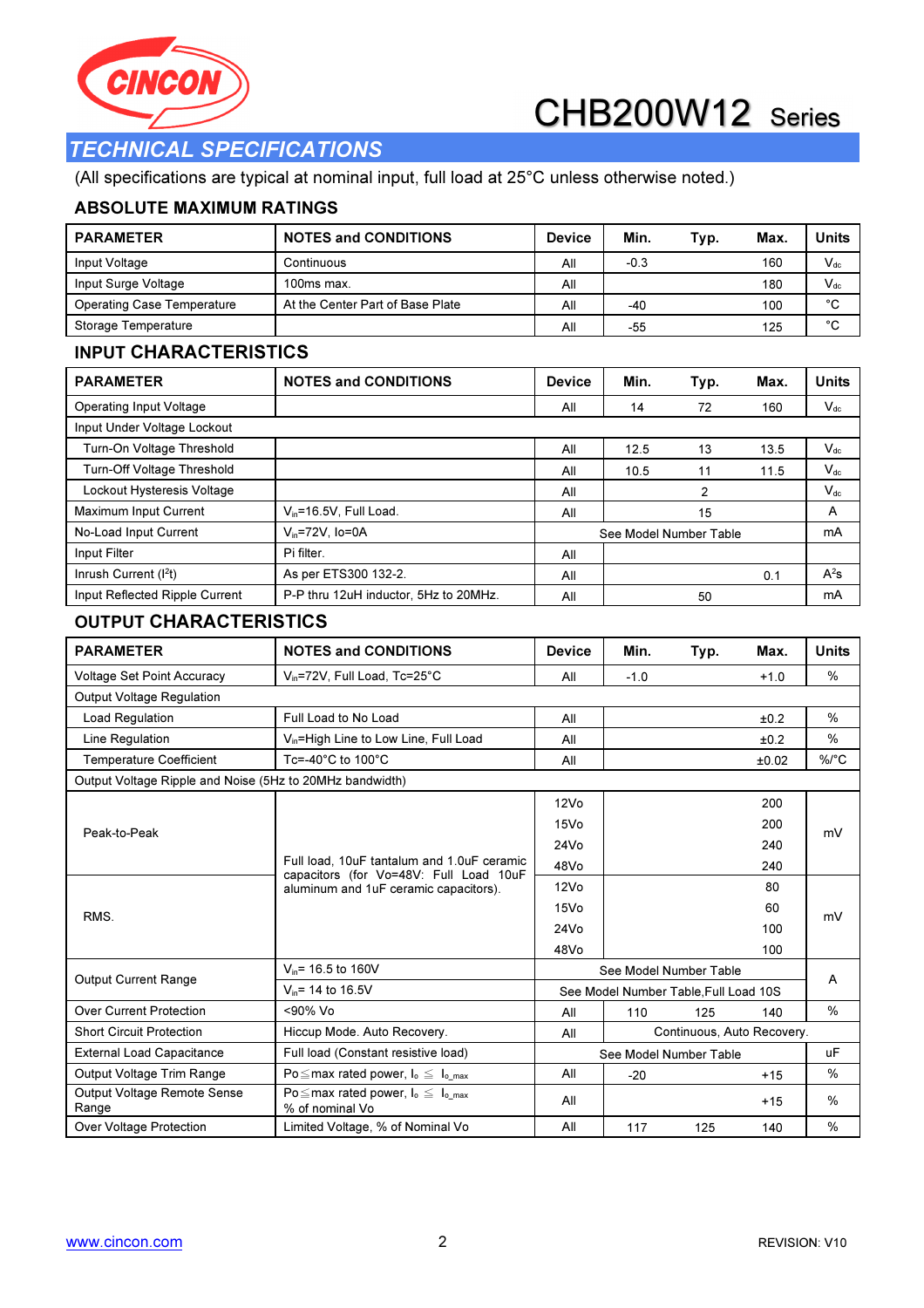

#### **EFFICIENCY**

| <b>PARAMETER</b>                           | <b>NOTES and CONDITIONS</b>                                         | <b>Device</b> | Min. | Typ.                   | Max. | <b>Units</b> |  |
|--------------------------------------------|---------------------------------------------------------------------|---------------|------|------------------------|------|--------------|--|
| 100% Load                                  | Vin=72V. 110V                                                       |               |      | See Model Number Table |      | %            |  |
| <b>DYNAMIC CHARACTERISTICS</b>             |                                                                     |               |      |                        |      |              |  |
| <b>PARAMETER</b>                           | <b>NOTES and CONDITIONS</b>                                         | <b>Device</b> | Min. | Typ.                   | Max. | <b>Units</b> |  |
| <b>Output Voltage Current Transient</b>    |                                                                     |               |      |                        |      |              |  |
| <b>Error Band</b>                          | 75% to 100% of $I_{o,max}$ step load change<br>$d_i/d_f = 0.1$ A/us | All           |      |                        | ±5   | %            |  |
| <b>Recovery Time</b>                       | (within 1% Vout nominal)                                            | All           |      |                        | 250  | us           |  |
| Turn-On Delay and Rise Time                | Full load (Constant resistive load)                                 |               |      |                        |      |              |  |
| Turn-On Delay Time, From On/Off<br>Control | V <sub>on/off</sub> to 10%V <sub>o_set,</sub> Remote On             | All           |      | 100                    |      | ms           |  |
| Turn-On Delay Time, From Input             | V <sub>in_min</sub> to 10%V <sub>o_set,</sub> Power Up              | All           |      | 100                    |      | ms           |  |
| Output Voltage Rise Time                   | 10% $V_{o, set}$ to 90% $V_{o, set}$                                | All           |      | 100                    |      | ms           |  |

#### ISOLATION CHARACTERISTICS

| <b>PARAMETER</b>                                        | <b>NOTES and CONDITIONS</b>           | <b>Device</b> | Min. | Typ. | Max. | <b>Units</b> |
|---------------------------------------------------------|---------------------------------------|---------------|------|------|------|--------------|
|                                                         | 1 minute; Input to Output.            | All           |      |      | 3000 | $V_{ac}$     |
|                                                         |                                       |               |      |      | 4200 | $V_{dc}$     |
| <b>Isolation Voltage</b><br>(100% factory Hi-Pot tested | 1 minute; Input to Case (Base Plate). | All           |      |      | 3000 | $V_{ac}$     |
| $@2sec.$ )                                              |                                       |               |      |      | 4200 | $V_{dc}$     |
|                                                         | 1 minute; Output to Case (Base Plate) |               |      |      | 500  | $V_{ac}$     |
|                                                         |                                       | All           |      |      | 700  | $V_{dc}$     |
| <b>Isolation Resistance</b>                             | Input to Output                       | All           | 100  |      |      | MΩ           |
|                                                         | Input to Output                       | All           |      | 500  |      |              |
| <b>Isolation Capacitance</b>                            | Input to Case (Base Plate)            | All           |      | None |      | рF           |
|                                                         | Output to Case (Base Plate)           | All           |      | 2000 |      |              |

#### FEATURE CHARACTERISTICS

| <b>PARAMETER</b>                                                 | <b>NOTES and CONDITIONS</b>                                     | <b>Device</b> | Min.     | Typ. | Max. | <b>Units</b> |
|------------------------------------------------------------------|-----------------------------------------------------------------|---------------|----------|------|------|--------------|
| <b>Switching Frequency</b>                                       | <b>Output Ripple Frequency</b>                                  | All           | 432      | 480  | 528  | <b>KHz</b>   |
| On/Off Control, Positive Remote On/Off logic, Refer to -Vin pin. |                                                                 |               |          |      |      |              |
| Logic Low (Module Off)                                           | $V_{on/off}$ at $I_{on/off}$ =1.0mA                             | All           | $\Omega$ |      | 1.2  | v            |
| Logic High (Module On)                                           | $V_{on/off}$ at $I_{on/off} = 0.0 uA$ , Pin open=On             | All           | 3.5      |      | 160  | v            |
| On/Off Control, Negative Remote On/Off logic, Refer to -Vin pin  |                                                                 |               |          |      |      |              |
| Logic High (Module Off)                                          | V <sub>on/off</sub> at I <sub>on/off</sub> =0.0uA, Pin open=Off | All           | 3.5      |      | 160  | v            |
| Logic Low (Module On)                                            | $V_{\text{on/off}}$ at $I_{\text{on/off}}$ =1.0mA               | All           | 0        |      | 1.2  | v            |
| On/Off Current (for both remote<br>on/off logic)                 | $I_{on/off}$ at $V_{on-off}$ =0V                                | All           |          | 0.3  | 1    | mA           |
| Leakage Current (for both remote<br>on/off logic)                | Logic High, $V_{on/off} = 15V$                                  | All           |          |      | 30   | uA           |
| Off Converter Input Current                                      | Shutdown input idle current<br>All<br>15                        |               | 20       | mA   |      |              |
| Over Temperature Shutdown                                        | Temperature at the Center Part of Base                          | All           |          | 105  |      | °C           |
| Over Temperature Recovery                                        | Plate, Non-Latching                                             | All           |          | 95   |      | °C           |

#### GENERAL SPECIFICATIONS

| <b>PARAMETER</b>    | <b>NOTES and CONDITIONS</b>         | <b>Device</b> | Min. | Typ. | Max. | <b>Units</b> |  |
|---------------------|-------------------------------------|---------------|------|------|------|--------------|--|
|                     |                                     | 72S12         |      | 475  |      |              |  |
| <b>MTBF</b>         | $I_0 = 100\% \text{ of } I_{0,max}$ | 72S15         |      | 551  |      | Κ            |  |
|                     | MIL-HDBK - 217F_Notice 1, GB, 25°C  | 72S24         |      | 629  |      | hours        |  |
|                     |                                     | 72S48         |      | 572  |      |              |  |
| Weight              |                                     | All           |      | 105  |      | grams        |  |
| Case Material       | Plastic, DAP, UL 94V-0              |               |      |      |      |              |  |
| Base plate Material | <b>Aluminum</b>                     |               |      |      |      |              |  |
| www.cincon.com      | ◠<br><b>REVISION: V10</b>           |               |      |      |      |              |  |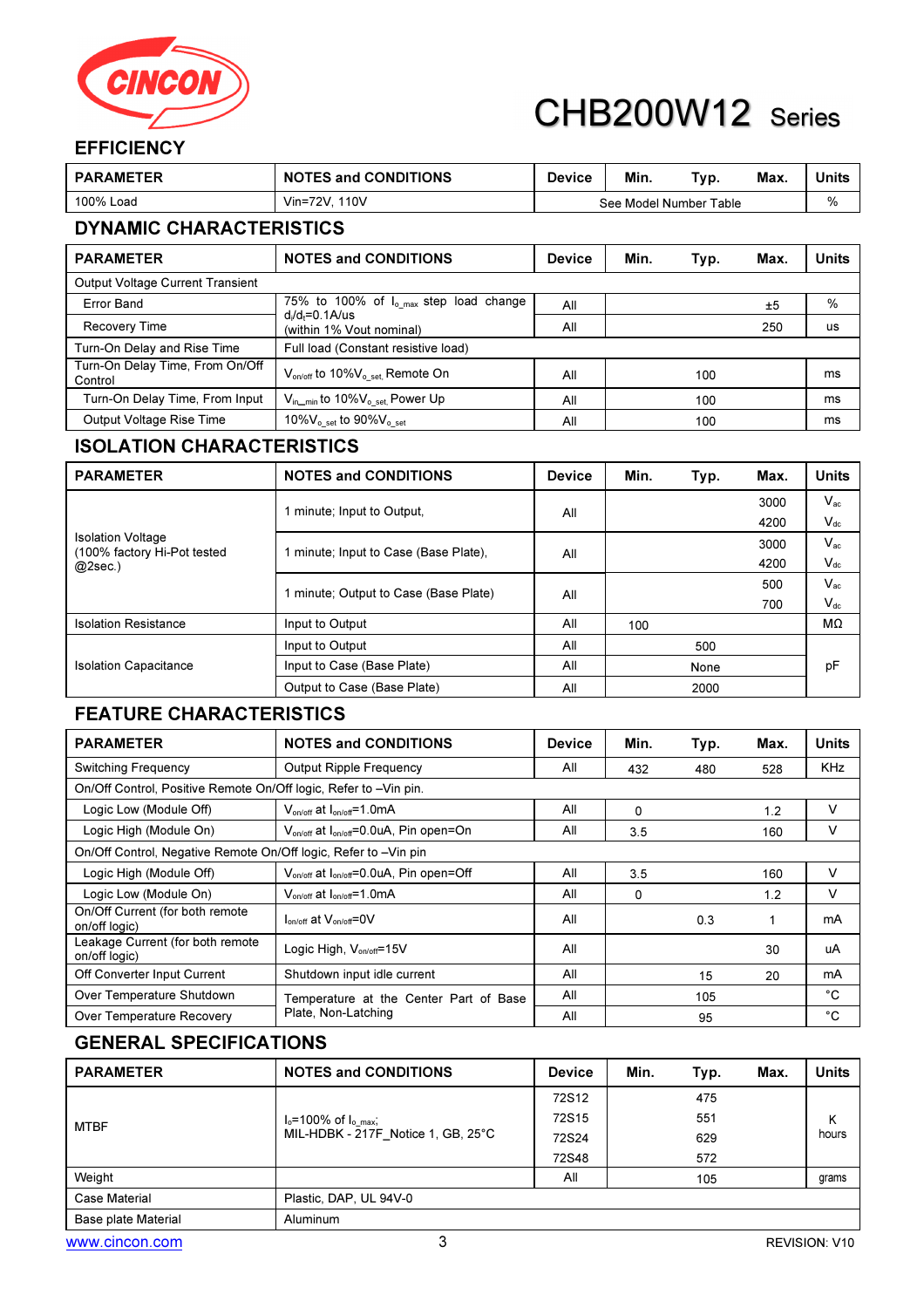

| <b>Potting Material</b>         | UL 94V-0                                       |                                                                           |                       |
|---------------------------------|------------------------------------------------|---------------------------------------------------------------------------|-----------------------|
| <b>Pin Material</b>             | Base: Copper<br>Plating: Nickel with Matte Tin |                                                                           |                       |
| Shock/Vibration                 |                                                | MIL-STD-810F/EN61373 Compliant                                            |                       |
| <b>Humidity</b>                 | 95% RH max. Non Condensing                     |                                                                           |                       |
| Altitude                        |                                                | 5000m Operating Altitude, 12000m Transport Altitude                       |                       |
| <b>Thermal Shock</b>            | MIL-STD-810F                                   |                                                                           |                       |
| Fire & Smoke                    | EN45545-2 Compliant                            |                                                                           |                       |
| EMI                             |                                                | Meets EN55032 & EN50155 Compliant (with external filter)                  | Class A               |
| <b>ESD</b>                      | EN61000-4-2                                    | Level 3: Air ±8kV, Contact ±6kV                                           | Perf. Criteria A      |
| Radiated immunity               | EN61000-4-3                                    | Level 3: 80~1000MHz, 20V/m                                                | Perf. Criteria A      |
| <b>Fast Transient</b>           | EN61000-4-4                                    | Level 3: On power input port, ±2kV, external input capacitor<br>required, | Perf. Criteria A      |
| Surge                           | EN61000-4-5                                    | Level 4: Line to earth, ±4kV, Line to line, ±2kV                          | Perf. Criteria A      |
| Conducted immunity              | EN61000-4-6                                    | Level 3: 0.15~80MHz, 10V                                                  | Perf. Criteria A      |
| Interruptions of Voltage Supply | EN50155                                        | Class S3: 20ms interruptions                                              | Perf. Criteria A      |
| Supply Change Over              | EN50155                                        | Class C2: During a supply break of 30 ms,                                 | Perf. Criteria A      |
| <b>Application Note Link</b>    |                                                | CHB200W12-72S Series App Notes                                            |                       |
| Packaging Information Link      |                                                |                                                                           | Packaging Information |

#### **Immunity to Environmental Conditions.**

| <b>Phenomenon</b>                                                   | EN50155; 2017<br><b>Reference Clause(s)</b> | <b>Reference Standard</b> | <b>Test Conditions</b>                                                                                                                                                                                                      | Result |
|---------------------------------------------------------------------|---------------------------------------------|---------------------------|-----------------------------------------------------------------------------------------------------------------------------------------------------------------------------------------------------------------------------|--------|
| Low Temperature<br>Start-up test                                    | 13.4.4                                      | EN 60068-2-1              | Class OT6<br>Temperature: -40°C<br>Duration: 2 hrs                                                                                                                                                                          | Pass   |
| Dry Heat Test                                                       | 13.4.5                                      | EN 60068-2-2              | Class OT6 & Cycle A (ST0)<br>Temperature: 85°C<br>Duration: 6 hrs<br>Extended temperature: 100°C<br><b>Extended Duration: 10min</b>                                                                                         | Pass   |
| Low Temperature<br>Storage Test                                     | 13.4.6                                      | EN 60068-2-1              | Temperature: -40°C<br>Duration: 16 hrs                                                                                                                                                                                      | Pass   |
| <b>Cyclic Damp Heat Test</b>                                        | 13.4.7                                      | EN 60068-2-30             | Temperature: 25°C - 55°C<br>Humidity: 90% RH<br>Duration: 48 hrs                                                                                                                                                            | Pass   |
| <b>Random Vibration Test</b>                                        | 13.4.11                                     | EN 61373                  | Temperature: 20°C +/-3°C<br>Humidity: 66% +/-5% RH<br>Frequency range: 5 ~ 150 Hz<br>Vertical: 1.01 $m/s^2$<br>Transverse: 1.01 $m/s^2$<br>Longitudinal: 1.01 $m/s^2$<br>Duration: 10 min / axis                            | Pass   |
| Simulated Long Life Test at<br>Increased Random Vibration<br>Levels | 13.4.11                                     | EN 61373                  | Temperature: 20°C +/-3°C<br>Humidity: 66% +/-5% RH<br>Frequency range: $5 \sim 150$ Hz<br>Vertical: 5.72 $m/s^2$<br>Transverse: $5.72 \text{ m/s}^2$<br>Longitudinal: 5.72 $m/s^2$<br>Duration: 5 hrs / axis                | Pass   |
| <b>Shock Test</b>                                                   | 13.4.11                                     | EN 61373                  | Temperature: 20°C +/-3°C<br>Humidity: 66% +/-5% RH<br>Frequency range: $5 \sim 150$ Hz<br>+/-Vertical: 50 $m/s^2$<br>+/-Transverse: 50 $m/s^2$<br>+/-Longitudinal: 50 $m/s^2$<br>Duration: 30ms x18 (Each axis 3<br>shocks) | Pass   |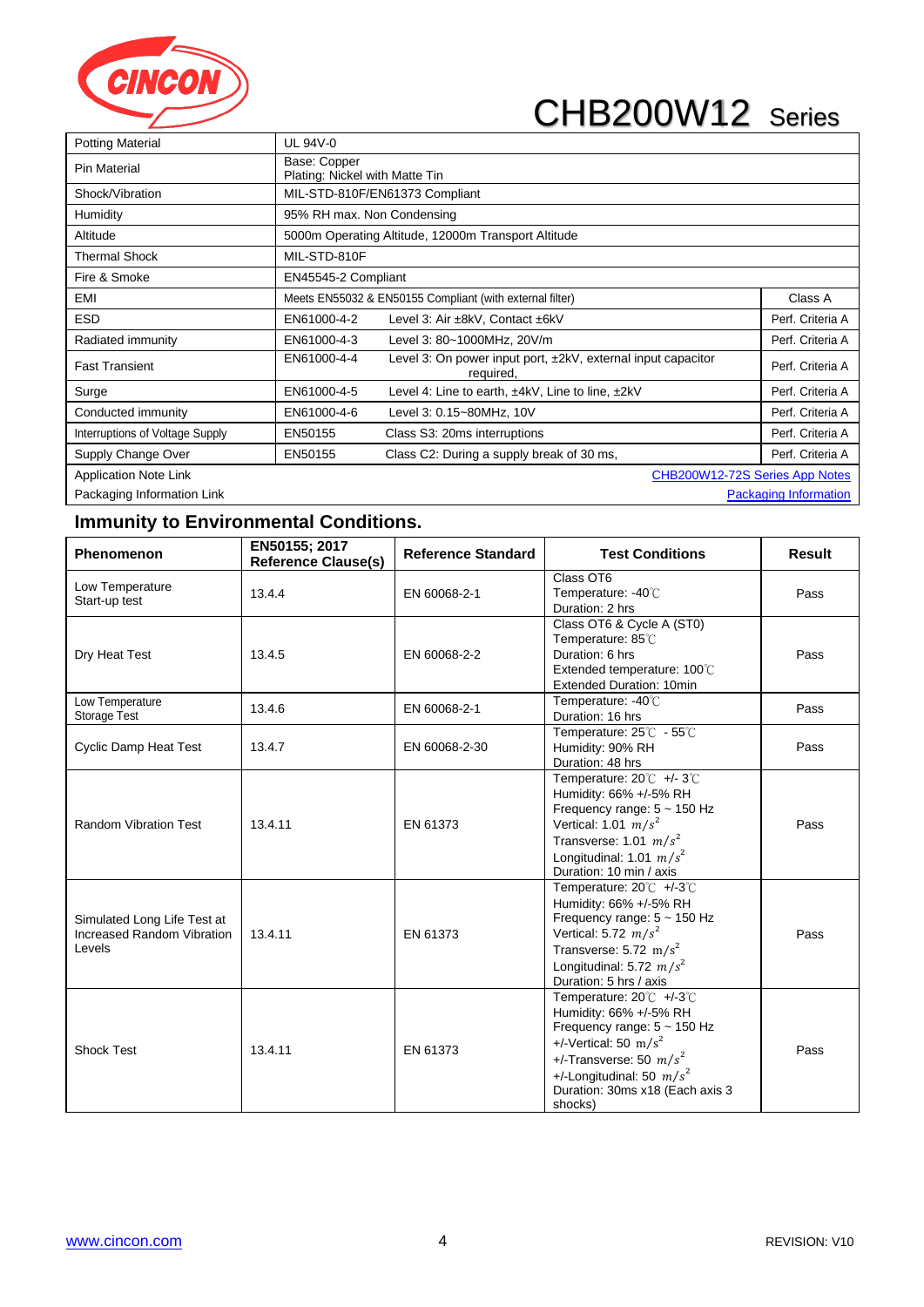

### EN45545-2 Fire & Smoke Test Conditions.

| <b>Item</b>     |                            | <b>Standard</b>                          | <b>Hazard Level</b>  |
|-----------------|----------------------------|------------------------------------------|----------------------|
|                 | Oxygen Index Test          | EN 45545-2: 2013<br>EN ISO 4589-2: 2006  | <b>HL1, HL2, HL3</b> |
| R <sub>22</sub> | Smoke Density Test         | EN 45545-2: 2013<br>EN ISO 5659-2: 2013  | HL1, HL2             |
|                 | <b>Smoke Toxicity Test</b> | EN 45545-2: 2013<br>NF X70-100: 2006     | HL1, HL2, HL3        |
|                 | Oxygen Index Test          | EN 45545-2: 2013<br>EN ISO 4589-2: 2006  | HL1, HL2, HL3        |
| R <sub>23</sub> | <b>Smoke Density Test</b>  | EN 45545-2: 2013<br>EN ISO 5659-2: 2013  | HL1, HL2, HL3        |
|                 | <b>Smoke Toxicity Test</b> | EN 45545-2: 2013<br>NF X70-100: 2006     | HL1, HL2, HL3        |
| R <sub>24</sub> | Oxygen Index Test          | EN45545-2: 2013<br>EN ISO 4589-2         | HL1, HL2, HL3        |
| R <sub>25</sub> | Glow - Wire Test           | EN 45545-2:2013<br>EN 60695-2-11:2001    | HL1, HL2, HL3        |
| R <sub>26</sub> | <b>Vertical Flame Test</b> | EN 45545-2: 2013<br>EN 60695-11-10: 2013 | HL1, HL2, HL3        |

### CHARACTERISTIC CURVE



### Simplified Application Circuit

#### Power Derating Curve



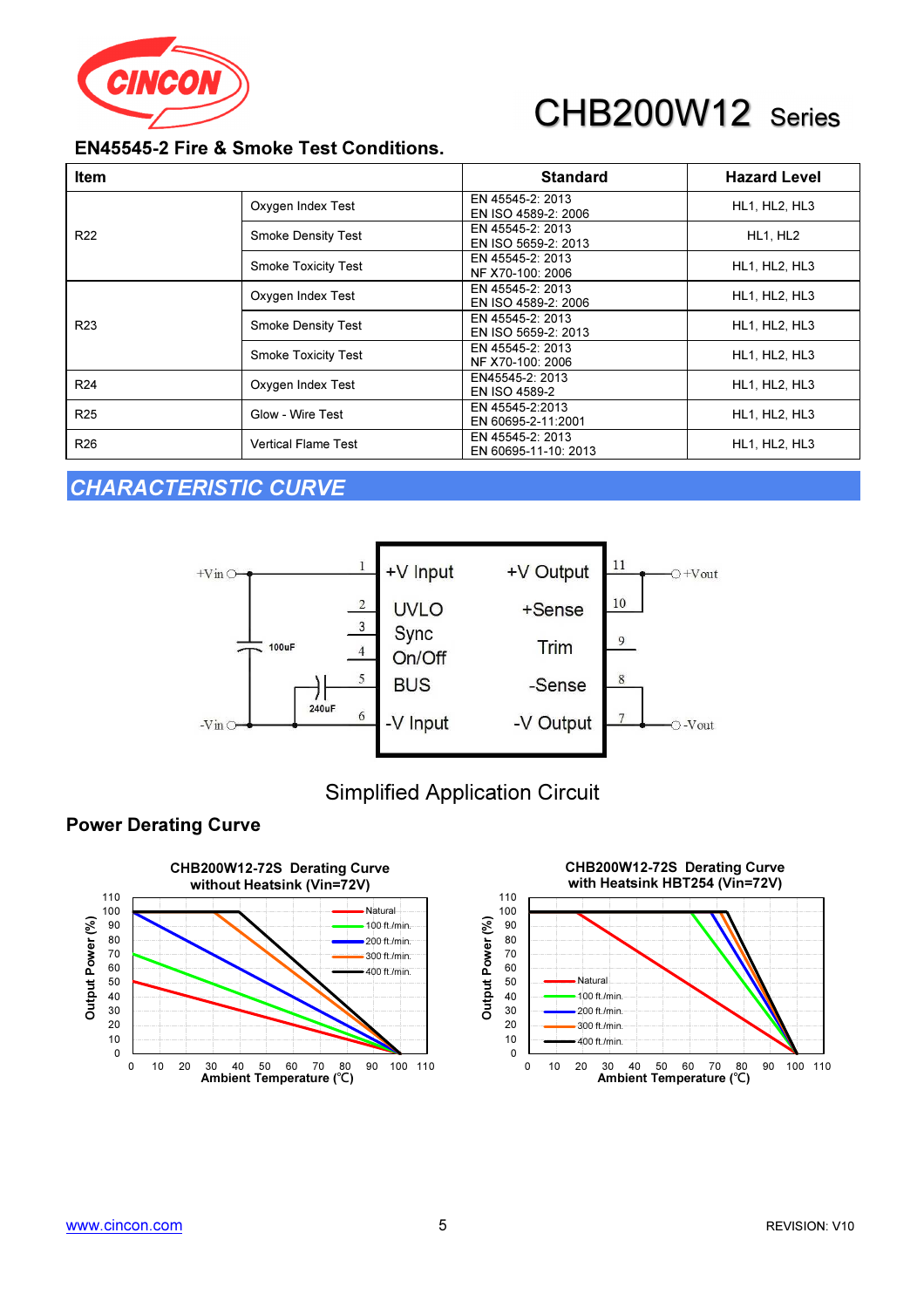



#### Performance Data









#### CHB200W12-72S15 Pd Vs Po @25 Deg. C

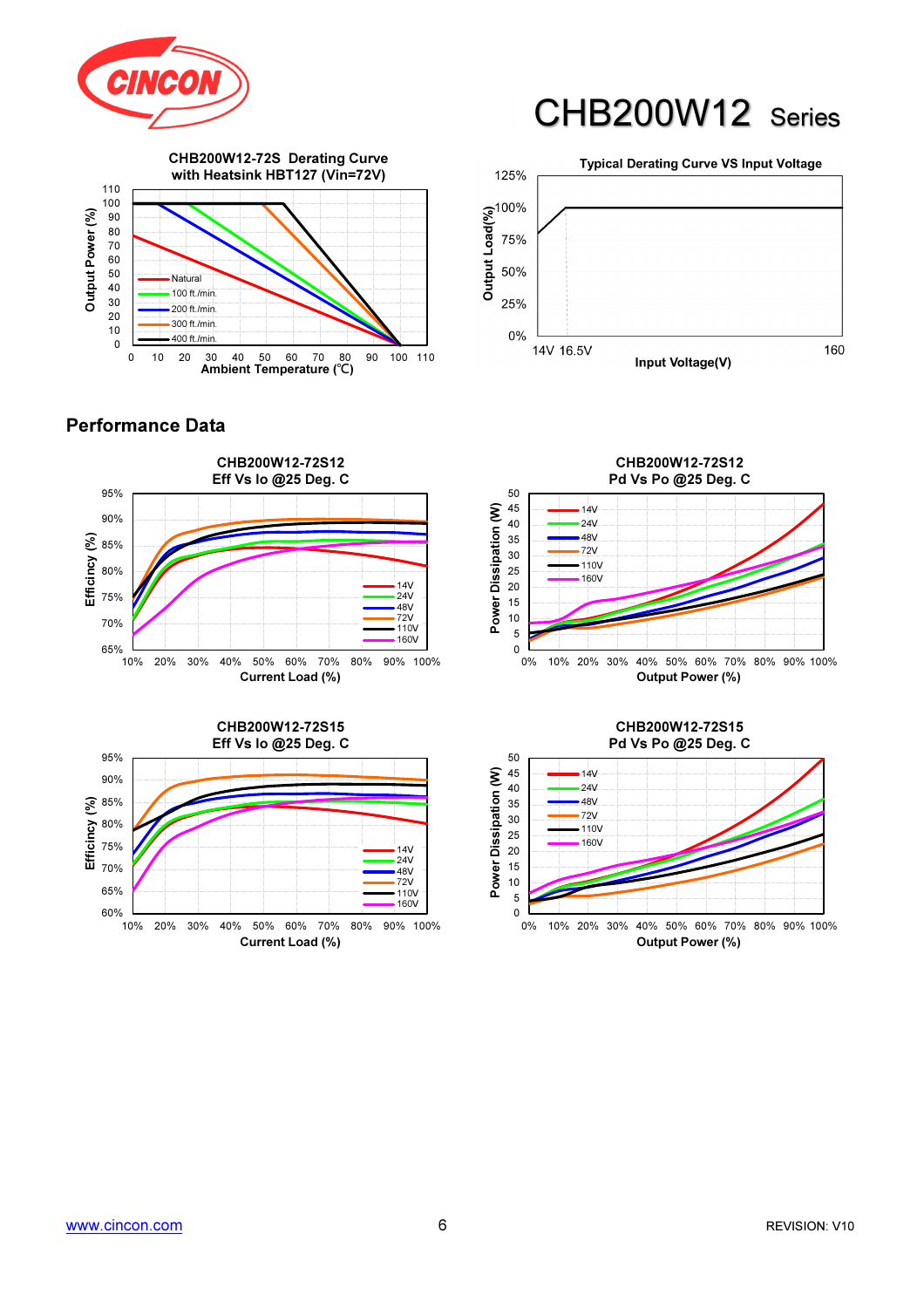